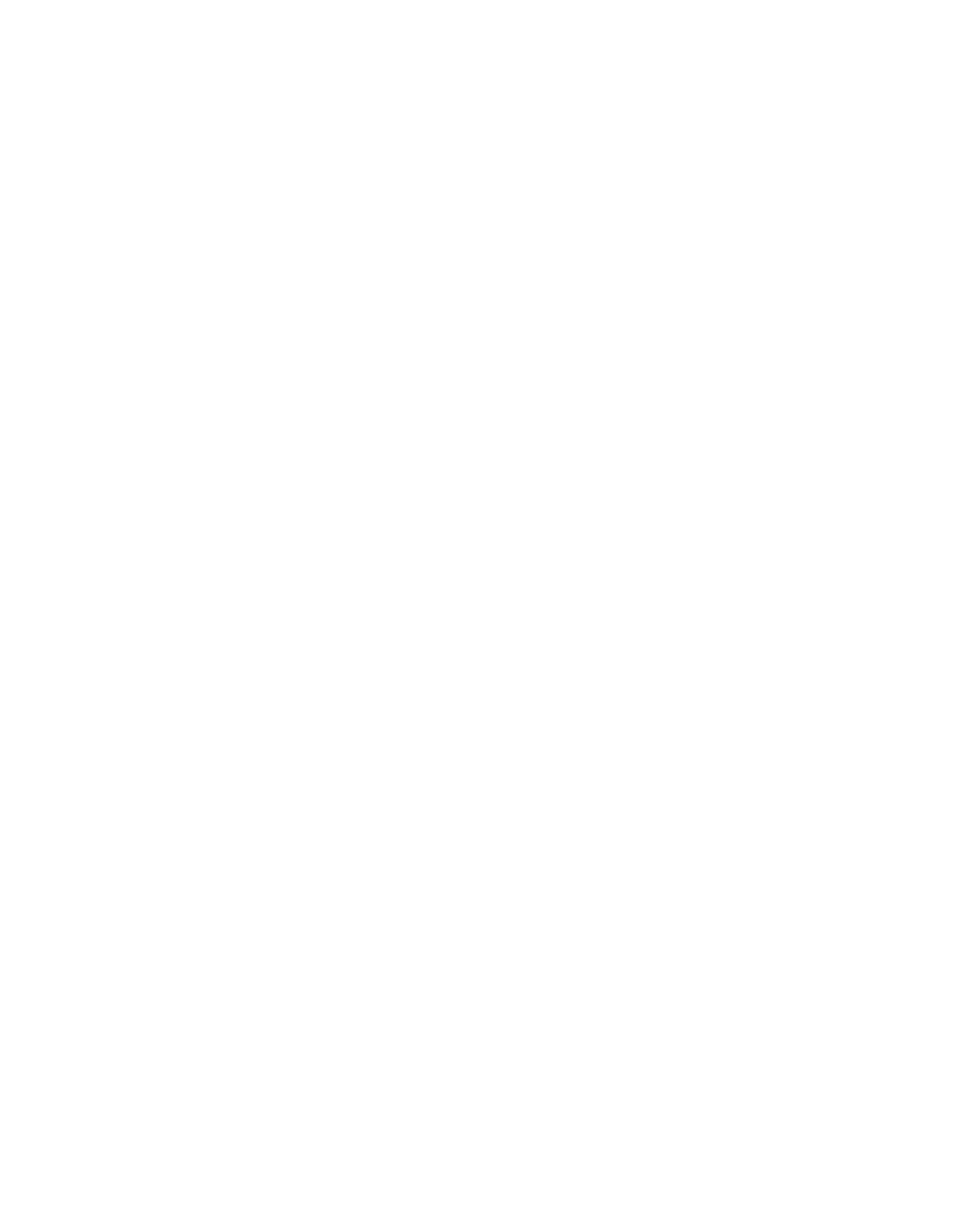## **2016 Life, A&H and Fraternal**

**Insurance Industry Analysis Report**



## **Highlights**

**Table 1** illustrates the life insurance industry's aggregate financial results for insurers filing with the NAIC on the life, accident & health annual statement blank. The life insurance industry reported a decrease in profitability from year-end 2015 as a decrease in revenue surpassed a decrease in benefits and expenses. The overall profitability in the life industry decreased 4.7% to \$34.0 billion in 2016, down from \$35.7 billion in 2015. Other notable items include the following:

- Cash and invested assets increased 5.1% mostly due to a 4.7% increase in bonds, an 18.9% increase in common stock, an 8.3% increase in total mortgages, and a 15.2% increase in derivatives;
- Capital and surplus increased 3.7% to \$380.8 from \$367.0 billion at year-end 2015 due primarily to net income of \$34.0 billion, partially offset by \$2.7 billion in unrealized capital losses;
- Larger realized losses of \$11.4 billion were reported compared to losses of \$3.5 billion in 2015 which was primarily from realized losses experienced by three companies;

|                                         |              |            |            |            | Table 1 – Life and Accident & Health Entities |            |           |            |                                                                                                                              |               |            |
|-----------------------------------------|--------------|------------|------------|------------|-----------------------------------------------|------------|-----------|------------|------------------------------------------------------------------------------------------------------------------------------|---------------|------------|
| (\$ In Millions)                        | Chg.         | 2016       | 2015       | 2014       | 2013                                          | 2012       | 2011      | 2010       | 2009                                                                                                                         | 2008          | 2007       |
| Operations                              |              |            |            |            |                                               |            |           |            |                                                                                                                              |               |            |
| Direct Written Premium                  | 1.2%         | \$824,408  | \$814,973  | \$777,387  | \$771,097                                     | \$818,600  | \$774,409 | \$721,276  | \$722.104                                                                                                                    | \$802,799     | \$772,370  |
| Life Direct Written Premium             | 0.8%         | \$175,023  | \$173,683  | \$166,876  | \$165,063                                     | \$174,040  | \$166,418 | \$158,418  | \$152,435                                                                                                                    | \$169,785     | \$183,634  |
| A&H Direct Written Premium              | 4.5%         | \$179,736  | \$172,047  | \$168,296  | \$182,768                                     | \$179,603  | \$178,437 | \$176,594  | \$172,093                                                                                                                    | \$167,756     | \$154,563  |
| Annuities                               | (4.1)%       | \$248.118  | \$258.667  | \$255,380  | \$242.992                                     | \$267,004  | \$249,289 | \$230.262  | \$240.193                                                                                                                    | \$260,563     | \$237,905  |
| Other Considerations                    | 3.8%         | \$78,236   | \$75,346   | \$70,472   | \$77,073                                      | \$90,286   | \$85.847  | \$68,288   | \$64.389                                                                                                                     | \$84,172      | \$89,544   |
| Deposits                                | 5.7%         | \$143.295  | \$135,544  | \$116,362  | \$103,201                                     | \$107.667  | \$94.418  | \$87.714   | \$92.995                                                                                                                     | \$120,524     | \$106,723  |
| Assumed Premium                         | $(21.3)\%$   | \$115,648  | \$147,016  | \$81,971   | \$99,458                                      | \$89.723   | \$79,466  | \$66,938   | \$70,857                                                                                                                     | \$70,314      | \$68,153   |
| Ceded Premium                           | 1.1%         | \$192,819  | \$190.703  | \$103,227  | \$199,010                                     | \$151.105  | \$135,268 | \$122,031  | \$184,193                                                                                                                    | \$129,108     | \$122,010  |
| Net Earned Premium                      | (6.0)%       | \$601.805  | \$640.535  | \$647,587  | \$580,738                                     | \$642.945  | \$621,717 | \$581,368  | \$511.463                                                                                                                    | \$631,303     | \$616.771  |
| Net Investment Income                   | 1.9%         | \$170,212  | \$167,066  | \$169,254  | \$165,027                                     | \$164,063  | \$164,688 | \$161,362  | \$154,445                                                                                                                    | \$161,218     | \$165,037  |
| <b>Benefits</b>                         | 3.0%         | \$270,358  | \$262,555  | \$249,921  | \$265,506                                     | \$255,689  | \$252,378 | \$246,698  | \$244,563                                                                                                                    | \$244,133     | \$231,127  |
| Commissions & General Expenses          | 11.6%        | \$129,645  | \$116,203  | \$111,409  | \$114,342                                     | \$112,216  | \$109,867 | \$106,295  | \$103,452                                                                                                                    | \$106,192     | \$103,620  |
| Operating Income                        | 15.8%        | \$45,387   | \$39,184   | \$33,865   | \$52,772                                      | \$47,539   | \$20,181  | \$41,334   | \$48,225                                                                                                                     | (\$1,991)     | \$30,523   |
| Realized Gains/(Losses)                 | $(227.0)\%$  | (\$11,380) | (\$3,481)  | (\$1,304)  | (\$12,026)                                    | (\$9,448)  | (\$8,536) | (\$16,025) | (\$28,741)                                                                                                                   | $($ \$51,086) | (\$1,498)  |
| Net Income/(Loss)                       | (4.7)%       | \$34,008   | \$35.703   | \$32,561   | \$40.746                                      | \$38.091   | \$11.645  | \$25,309   | \$19.484                                                                                                                     | (\$53,077)    | \$29,025   |
| Net Cash From Operations                | 12.5%        | \$180.922  | \$160.779  | \$133,279  | \$141,241                                     | \$130.485  | \$151,984 | \$130.432  | \$132.743                                                                                                                    | \$136,665     | \$66,412   |
| Number of Filers                        | (0.9)%       | 738        | 745        | 763        | 771                                           | 787        | 812       | 830        | 855                                                                                                                          | 883           | 911        |
| <b>Capital and Surplus</b>              |              |            |            |            |                                               |            |           |            |                                                                                                                              |               |            |
| Unrealized Gains/(Losses)               | 73.4%        | (\$2,699)  | (\$10,153) | \$22,871   | (\$4,335)                                     | \$5,025    | \$13,988  | \$7,995    | (\$19,143)                                                                                                                   | (\$47,800)    | \$930      |
| Capital and Surplus                     | 3.7%         | \$380.799  | \$367,045  | \$352,206  | \$329.417                                     | \$323,409  | \$305,170 | \$303.834  | \$287.141                                                                                                                    | \$250,222     | \$265,616  |
| Stockholder Dividends                   | 32.1%        | (\$43,722) | (\$33,100) | (\$39,057) | (\$31,002)                                    | (\$22,164) | (S27,228) | (\$24,067) | (S9,444)                                                                                                                     | (\$24,414)    | (\$28,182) |
| <b>ROE</b>                              | $0.5$ pts.   | 8.9%       | 9.7%       | 9.2%       | 12.4%                                         | 11.8%      | 3.8%      | 8.3%       | 6.8%                                                                                                                         | $(21.2)\%$    | 10.9%      |
| Assets                                  |              |            |            |            |                                               |            |           |            |                                                                                                                              |               |            |
| Cash & Invested Assets                  |              |            |            |            |                                               |            |           |            | 5.1% \$3,902,340 \$3,712,271 \$3,636,175 \$3,481,351 \$3,401,885 \$3,357,278 \$3,194,139 \$3,069,295 \$3,018,501 \$2,950,696 |               |            |
| Net Admitted Assets (excl. Sep. Accts.) | 5.4%         |            |            |            |                                               |            |           |            | \$4,154,700 \$3,941,964 \$3,858,472 \$3,678,302 \$3,587,718 \$3,531,185 \$3,354,615 \$3,228,178 \$3,179,934 \$3,087,559      |               |            |
| Separate Account Assets                 |              |            |            |            |                                               |            |           |            | 3.3% \$2,492,838 \$2,413,058 \$2,423,542 \$2,328,906 \$2,053,201 \$1,835,605 \$1,840,187 \$1,623,769 \$1,369,015 \$1,899,460 |               |            |
| <b>Total Net Admitted Assets</b>        |              |            |            |            |                                               |            |           |            | 4.6% \$6,647,539 \$6,355,025 \$6,282,014 \$6,007,208 \$5,640,919 \$5,366,790 \$5,194,802 \$4,851,946 \$4,548,949 \$4,987,019 |               |            |
| Net Investment Yield                    | $(0.3)$ pts. | 4.5%       | 4.5%       | 4.8%       | 4.8%                                          | 4.9%       | 5.0%      | 5.2%       | 5.1%                                                                                                                         | 5.4%          | 5.7%       |
| <b>ROA</b>                              | $0.0$ pts.   | 0.8%       | 0.9%       | 0.9%       | 1.1%                                          | 1.1%       | 0.3%      | 0.8%       | 0.6%                                                                                                                         | (1.7)%        | 1.0%       |

Note: Adjustments to exclude affiliated amounts were made where appropriate.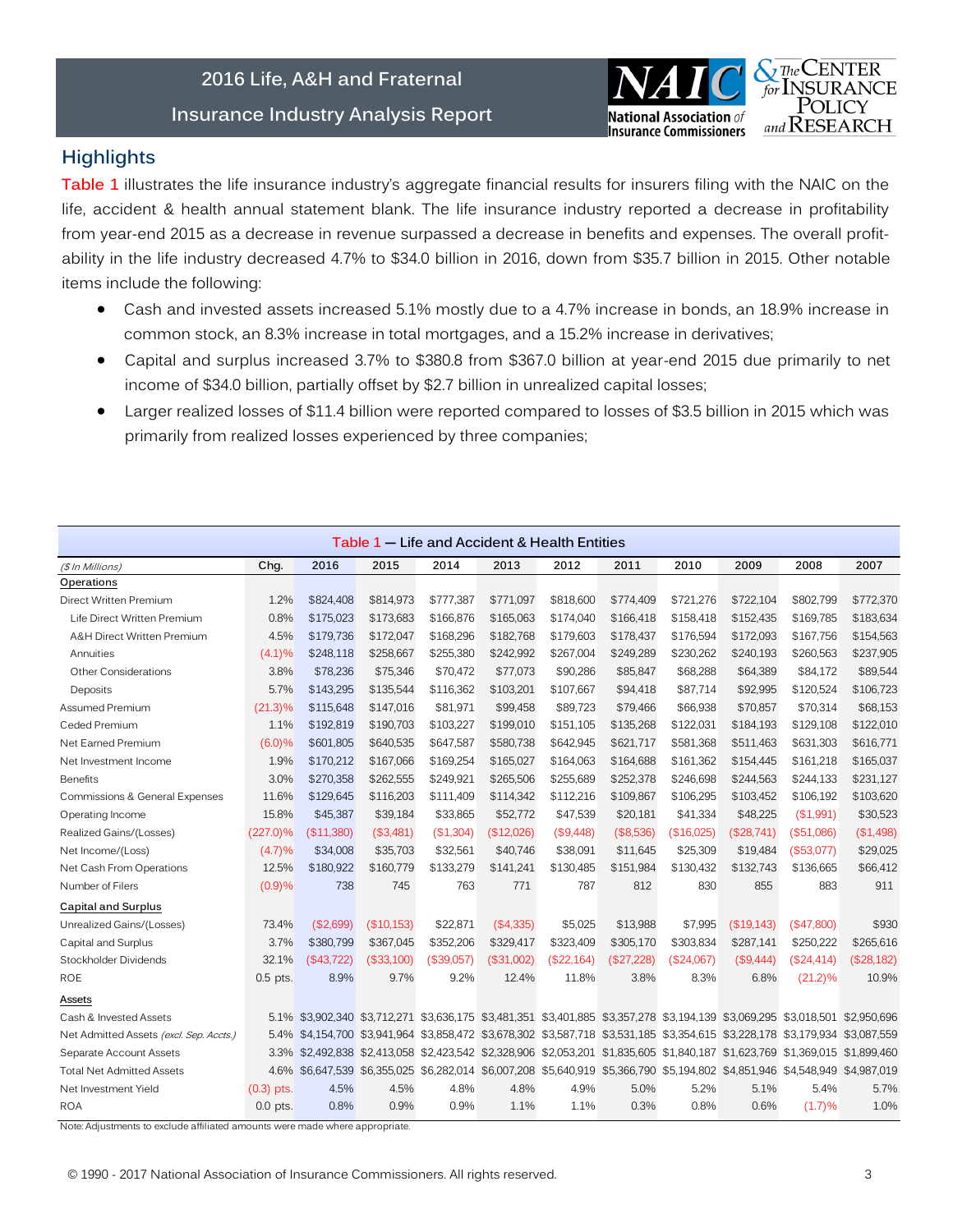| Table 2 (\$ in Millions)                                                           |       | Life Insurance Premiums |                  | <b>Annuity Considerations</b> |          | <b>A&amp;H Insurance Premiums</b> |       | Other Considerations |          |             | Deposit-Type Contracts |         |       |          |          |
|------------------------------------------------------------------------------------|-------|-------------------------|------------------|-------------------------------|----------|-----------------------------------|-------|----------------------|----------|-------------|------------------------|---------|-------|----------|----------|
| State                                                                              | % Chg | 2016                    | 2015             | % Chg                         | 2016     | 2015                              | % Chg | 2016                 | 2015     | % Chg       | 2016                   | 2015    | % Chg | 2016     | 2015     |
| Alabama                                                                            | 8%    | \$2,237                 | \$2,077          | (5%)                          | \$2,813  | \$2,969                           | 3%    | \$1,527              | \$1,487  | (8%)        | \$441                  | \$477   | (3%)  | \$284    | \$292    |
| Alaska                                                                             | (20%) | \$423                   | \$532            | (3%)                          | \$367    | \$380                             | (3%)  | \$322                | \$333    | 20%         | \$211                  | \$175   | 56%   | \$37     | \$24     |
| Arizona                                                                            | 1%    | \$2,312                 | \$2,287          | (2%)                          | \$4,617  | \$4,726                           | 7%    | \$4,078              | \$3,827  | 26%         | \$1,676                | \$1,330 | 8%    | \$340    | \$314    |
| Arkansas                                                                           | 7%    | \$1,182                 | \$1,103          | (6%)                          | \$1,417  | \$1,502                           | (1%)  | \$993                | \$1,002  | 33%         | \$306                  | \$230   | (5%)  | \$83     | \$88     |
| California                                                                         | 2%    | \$16,158                | \$15,840         | (4%)                          | \$23,614 | \$24,497                          | (4%   | \$13,754             | \$14,286 | 4%          | \$8,744                | \$8,374 | 12%   | \$2,800  | \$2,510  |
| Colorado                                                                           | (5%)  | \$2,489                 | \$2,627          | (2%)                          | \$4,584  | \$4,692                           | 3%    | \$3,517              | \$3,420  | (19%)       | \$797                  | \$980   | 25%   | \$1,287  | \$1,031  |
| Connecticut                                                                        | (23%) | \$2,490                 | \$3,228          | 1%                            | \$4,225  | \$4,195                           | (2%)  | \$2,822              | \$2,865  | (8%)        | \$2,083                | \$2,256 | 3%    | \$7,838  | \$7,581  |
| Delaware                                                                           | 0%    | \$1,179                 | \$1,176          | 9%                            | \$2,703  | \$2,483                           | 12%   | \$616                | \$550    | (22%)       | \$394                  | \$506   | (9%)  | \$52,358 | \$57,516 |
| Dist. Columbia                                                                     | 7%    | \$426                   | \$397            | 12%                           | \$691    | \$619                             | 13%   | \$879                | \$781    | (100%)      | $-$ \$3                | \$1,279 | 578%  | \$1,355  | \$200    |
| Florida                                                                            | 6%    | \$9,343                 | \$8,839          | (4%)                          | \$17,990 | \$18,664                          | 3%    | \$12,924             | \$12,582 | 31%         | \$4,835                | \$3,699 | (5%)  | \$1,467  | \$1,542  |
| Georgia                                                                            | 2%    | \$4,726                 | \$4,636          | (1%)                          | \$5,383  | \$5,462                           | 11%   | \$5,728              | \$5,151  | 16%         | \$3,175                | \$2,741 | 55%   | \$975    | \$631    |
| Hawaii                                                                             | 2%    | \$734                   | \$718            | 2%                            | \$1,296  | \$1,273                           | 1%    | \$1,013              | \$998    | (13%)       | \$363                  | \$419   | (19%) | \$67     | \$82     |
| ldaho                                                                              | (2%)  | \$567                   | \$576            | (10%)                         | \$883    | \$977                             | 10%   | \$616                | \$561    | (8%)        | \$220                  | \$239   | (31%) | \$61     | \$88     |
| Illinois                                                                           | 1%    | \$6,784                 | \$6,693          | (4%)                          | \$9,412  | \$9,799                           | (9%)  | \$5,511              | \$6,084  | 10%         | \$3,176                | \$2,881 | 30%   | \$1,728  | \$1,327  |
| Indiana                                                                            | 5%    | \$2,738                 | \$2,616          | 10%                           | \$5,808  | \$5,264                           | 4%    | \$4,156              | \$3,985  | 9%          | \$913                  | \$838   | 22%   | \$1,595  | \$1,309  |
| lowa                                                                               | 4%    | \$1,742                 | \$1,677          | (3%)                          | \$2,917  | \$3,022                           | 3%    | \$1,360              | \$1,326  | (20%)       | \$2,012                | \$2,502 | 59%   | \$11,303 | \$7,122  |
| Kansas                                                                             | (1%)  | \$1,398                 | \$1,418          | (17%)                         | \$2,148  | \$2,588                           | 3%    | \$3,375              | \$3,268  | 16%         | \$442                  | \$380   | (16%) | \$1,528  | \$1,819  |
| Kentucky                                                                           | 5%    | \$1,570                 | \$1,494          | (0% )                         | \$2,435  | \$2,444                           | 4%    | \$1,654              | \$1,594  | 82%         | \$1,306                | \$718   | 16%   | \$286    | \$246    |
| Louisiana                                                                          | 6%    | \$2,356                 |                  | (6%)                          |          | \$3,575                           | 4%    | \$2,033              |          |             | \$598                  | \$629   | 13%   | \$246    | \$218    |
|                                                                                    |       |                         | \$2,224<br>\$522 | (12%)                         | \$3,368  | \$1,170                           |       | \$895                | \$1,964  | (5%)<br>24% |                        |         | 1%    | \$94     | \$93     |
| Maine                                                                              | (11%) | \$466                   |                  |                               | \$1,033  |                                   | 9%    |                      | \$823    |             | \$218                  | \$175   |       |          |          |
| Maryland                                                                           | 1%    | \$2,942                 | \$2,911          | 1%                            | \$5,182  | \$5,118                           | 4%    | \$3,398              | \$3,253  | 40%         | \$1,623                | \$1,156 | 7%    | \$750    | \$698    |
| Massachusetts                                                                      | (24%) | \$3,632                 | \$4,768          | 6%                            | \$7,462  | \$7,072                           | 4%    | \$3,227              | \$3,110  | (8%)        | \$3,235                | \$3,509 | (15%) | \$853    | \$1,000  |
| Michigan                                                                           | 3%    | \$4,491                 | \$4,379          | (0% )                         | \$9,286  | \$9,317                           | 1%    | \$3,420              | \$3,392  | (16%)       | \$1,542                | \$1,832 | 11%   | \$1,010  | \$910    |
| Minnesota                                                                          | 9%    | \$4,570                 | \$4,198          | 3%                            | \$4,785  | \$4,650                           | 1%    | \$1,528              | \$1,510  | (6%)        | \$1,829                | \$1,939 | (27%) | \$739    | \$1,014  |
| Mississippi                                                                        | 4%    | \$1,215                 | \$1,169          | (7%)                          | \$1,416  | \$1,527                           | (2%)  | \$1,420              | \$1,442  | 17%         | \$199                  | \$171   | 6%    | \$119    | \$112    |
| Missouri                                                                           | (1%)  | \$2,717                 | \$2,751          | (8%)                          | \$6,152  | \$6,651                           | 7%    | \$3,957              | \$3,713  | 10%         | \$1,132                | \$1,028 | (6%)  | \$867    | \$926    |
| Montana                                                                            | (2%)  | \$351                   | \$360            | (3%)                          | \$510    | \$529                             | (7%)  | \$346                | \$371    | 19%         | \$132                  | \$111   | 29%   | \$37     | \$29     |
| Nebraska                                                                           | 8%    | \$1,087                 | \$1,008          | (0% )                         | \$1,582  | \$1,584                           | 4%    | \$1,324              | \$1,270  | 18%         | \$455                  | \$385   | 35%)  | \$297    | \$459    |
| Nevada                                                                             | 8%    | \$1,030                 | \$952            | (29%)                         | \$1,500  | \$2,117                           | 2%    | \$1,144              | \$1,122  | (12%)       | \$359                  | \$407   | 10%   | \$320    | \$292    |
| New Hampshire                                                                      | 2%    | \$610                   | \$600            | 14%                           | \$1,987  | \$1,748                           | 2%    | \$668                | \$655    | 118%        | \$1,216                | \$558   | 55%   | \$293    | \$189    |
| New Jersey                                                                         | (3%)  | \$6,133                 | \$6,301          | (9%)                          | \$10,532 | \$11,514                          | 14%   | \$6,154              | \$5,420  | (8%)        | \$2,684                | \$2,910 | 9%    | \$1,625  | \$1,493  |
| New Mexico                                                                         | 8%    | \$679                   | \$626            | (1%)                          | \$984    | \$997                             | 10%   | \$830                | \$757    | 20%         | \$425                  | \$354   | 5%    | \$83     | \$79     |
| New York                                                                           | 2%    | \$11,976                | \$11,741         | (4%)                          | \$17,151 | \$17.808                          | 4%    | \$9,576              | \$9,208  | (4%)        | \$8,571                | \$8,923 | 12%   | \$29,817 | \$26,564 |
| North Carolina                                                                     | 1%    | \$4,557                 | \$4,490          | (6%)                          | \$6,781  | \$7,232                           | 12%   | \$5,178              | \$4,610  | 12%         | \$3,278                | \$2,930 | (50%) | \$749    | \$1,492  |
| North Dakota                                                                       | (11%) | \$402                   | \$449            | (5%)                          | \$595    | \$629                             | (3%)  | \$295                | \$304    | (13%)       | \$188                  | \$217   | 28%   | \$79     | \$62     |
| Ohio                                                                               | 2%    | \$5,033                 | \$4,937          | (16%)                         | \$9,773  | \$11,600                          | 5%    | \$7,154              | \$6,793  | 11%         | \$2,486                | \$2,236 | 11%   | \$4,230  | \$3,806  |
| Oklahoma                                                                           | 15%   | \$1,621                 | \$1,411          | (10%)                         | \$1,863  | \$2,074                           | 2%    | \$1,627              | \$1,597  | (4%)        | \$526                  | \$546   | 4%    | \$207    | \$199    |
| Oregon                                                                             | 5%    | \$1,232                 | \$1,175          | 1%                            | \$2,431  | \$2,415                           | 2%    | \$1,815              | \$1,782  | (0%         | \$1,158                | \$1,160 | 19%   | \$286    | \$241    |
| Pennsylvania                                                                       | (0%   | \$6,368                 | \$6,373          | (5%)                          | \$12,736 | \$13,469                          | 5%    | \$6,624              | \$6,326  | 29%         | \$4,285                | \$3,322 | 35%   | \$7,639  | \$5,670  |
| Rhode Island                                                                       | (11%) | \$453                   | \$510            | (14%)                         | \$1,102  | \$1,277                           | 0%    | \$478                | \$476    | (18%)       | \$230                  | \$281   | 88%   | \$121    | \$64     |
| South Carolina                                                                     | 3%    | \$2,093                 | \$2,041          | (5%)                          | \$3,615  | \$3,824                           | 4%    | \$2,044              | \$1,972  | 14%         | \$542                  | \$476   | (2%)  | \$191    | \$196    |
| South Dakota                                                                       | (1%)  | \$808                   | \$818            | (12%)                         | \$560    | \$640                             | 1%    | \$377                | \$373    | 22%         | \$111                  | \$91    | 4%    | \$75     | \$72     |
| Tennessee                                                                          | 3%    | \$2,949                 | \$2,876          | (5%)                          | \$4,516  | \$4,765                           | 11%   | \$3,141              | \$2,838  | 18%         | \$1,256                | \$1,065 | (43%) | \$888    | \$1,568  |
| Texas                                                                              | 2%    | \$11,212                | \$11,038         | (6%)                          | \$15,836 | \$16,911                          | 9%    | \$17,596             | \$16,178 | 3%          | \$3,208                | \$3,114 | 136%  | \$3,299  | \$1,399  |
| Utah                                                                               | 1%    | \$1,331                 | \$1,314          | (3%)                          | \$2,196  | \$2,253                           | 16%   | \$1,164              | \$1,005  | (16%)       | \$492                  | \$585   | 3%    | \$358    | \$348    |
| Vermont                                                                            | 1%    | \$254                   | \$252            | 3%                            | \$560    | \$542                             | 3%    | \$359                | \$347    | (11%)       | \$171                  | \$191   | 21%   | \$53     | \$44     |
| Virginia                                                                           | 2%    | \$4,251                 | \$4,158          | 4%                            | \$6,482  | \$6,262                           | 3%    | \$4,248              | \$4,107  | (22%)       | \$1,408                | \$1,806 | 27%   | \$949    | \$746    |
| Washington                                                                         | 9%    | \$2,547                 | \$2,341          | (9%)                          | \$4,272  | \$4,687                           | 11%   | \$3,222              | \$2,901  | 8%          | \$1,480                | \$1,373 | 1%    | \$473    | \$466    |
| West Virginia                                                                      | (4%)  | \$606                   | \$631            | 9%                            | \$1,330  | \$1,221                           | 11%   | \$727                | \$656    | (9%)        | \$165                  | \$182   | 12%   | \$107    | \$96     |
| Wisconsin                                                                          | 3%    | \$2,574                 | \$2,500          | (13%)                         | \$4,752  | \$5,489                           | 0%    | \$3,570              | \$3,568  | 13%         | \$1,253                | \$1,108 | 13%   | \$701    | \$622    |
| Wyoming                                                                            | (5%)  | \$271                   | \$284            | 2%                            | \$433    | \$427                             | 5%    | \$340                | \$324    | 41%         | \$60                   | \$43    | (2%)  | \$21     | \$22     |
| American Samoa                                                                     | 3%    | \$3                     | \$3              | 7%                            | \$0      | \$0                               | (14%) | \$0                  | \$0      | 0%          | \$0                    | \$0     | 0%    | \$0      | \$0      |
| Guam                                                                               | 1%    | \$54                    | \$54             | (15%)                         | \$8      | \$10                              | 12%   | \$44                 | \$39     | 3%          | \$3                    | \$3     | (44%) | \$0      | \$0      |
| Puerto Rico                                                                        | 5%    | \$509                   | \$485            | 5%                            | \$659    | \$628                             | 3%    | \$859                | \$831    | 33%         | \$137                  | \$103   | (60%) | \$19     | \$46     |
| U.S. Virgin Islands                                                                | 2%    | \$22                    | \$22             | 44%                           | \$12     | \$9                               | 2%    | \$248                | \$245    | 18%         | \$4                    | \$4     | (31%) | \$0      | \$0      |
| Northern Mariana Islands                                                           | 5%    | \$8                     | \$8              | 28%                           | \$0      | \$0                               | 143%  | \$28                 | \$12     | 0%          | \$0                    | \$0     | 0%    | \$0      | \$0      |
| Canada                                                                             | (3%)  | \$318                   | \$329            | (15%)                         | \$15     | \$18                              | (2%)  | \$342                | \$350    | 2%          | \$14                   | \$14    | 10%   | \$2      | \$2      |
| Aggregate other alien                                                              | (5%)  | \$4,655                 | \$4,895          | (16%)                         | \$500    | \$592                             | 12%   | \$11,311             | \$10,130 | 89%         | \$148                  | \$78    | (14%) | \$102    | \$118    |
| © 1990 - 2017 National Association of Insurance Commissioners, All rights reserved |       |                         |                  |                               |          |                                   |       |                      |          |             |                        |         |       |          | 4        |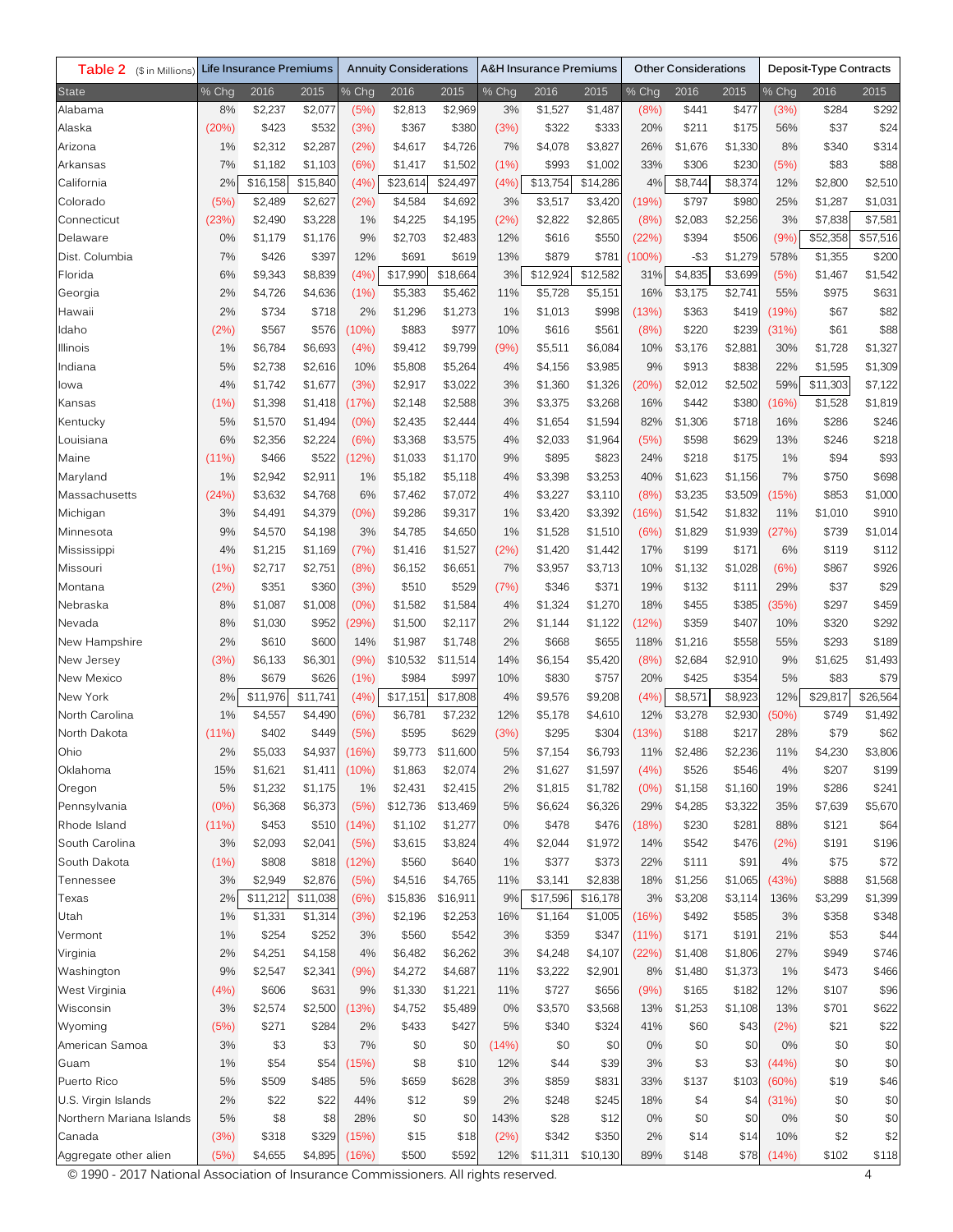# **Filings**

As shown in **Figure 1**, for year-end 2016, a total of 738 companies filed with the NAIC on the life, accident & health annual statement blank. Of those companies, 13 were reported to be party to a merger. The industry has not seen a significant change in mergers since the years 2007 to 2008.

| Figure 1<br>Filers and Mergers |      |     |     |     |     |                                              |     |     |     |     |
|--------------------------------|------|-----|-----|-----|-----|----------------------------------------------|-----|-----|-----|-----|
|                                | 2007 |     |     |     |     | 2008 2009 2010 2011 2012 2013 2014 2015 2016 |     |     |     |     |
| # of Filers                    | 911  | 883 | 855 | 830 | 812 | 787                                          | 771 | 763 | 745 | 738 |
| Cos. Party to Merger           | 35   | 22  | 19  | 14  | 12  | 17                                           | 9   | 13  | 17  | 13  |

## **Premium**

**Table 2**, on the previous page, illustrates state detail for 2016 and 2015 by premium type with the three largest states for each premium type highlighted.

The life industry reported an increase of 1.2% (\$9.4 billion) in direct written premium and deposits to \$824.4 billion in 2016. Net written premium and deposits decreased 3.2% (\$24.4 billion) to \$747.2 billion. Ceded premium was relatively flat with an increase of 1.1% (\$2.1 billion). Assumed premium decreased 21.3%, or \$31.4 billion mostly due to a large increase reported by one company in 2015 that did not recur in 2016. While on an aggregate basis,

the life industry did not see much movement in premiums, there were many companies that experienced significant changes in assumed and ceded premiums. Of the 407 companies that reported assumed premiums, 44 compa-2016 Net Earned Prem. Allocation by Sectornies with over \$100.0 million in assumed premium reported changes of over 20.0% from 2015. Of the 597 companies that reported ceded premiums, 74 companies with over \$100.0 million in ceded premiums reported changes of over 20.0% from 2015.

On an earned basis, the industry reported a 6.0% (\$38.7 billion) decrease in net earned premium to \$601.8 billion. **Figure 2** illustrates the industry's 2016 net earned premium allocation by sector. Individual annuities accounted for 60.9% of annuity premiums, group A&H accounted for 64.0% of A&H premi-



ums, and ordinary life insurance accounted for 75.9% of life premiums. **Table 3** shows the distribution of annuity considerations for the past five years. There has been an overall downward trend in annuity considerations over the past five years, largely driven by individual variable annuities in the separate account, group variable annuities in the separate account, and other annuities. Individual fixed and indexed annuities have experienced an upward trend over the same time period. The trends may be driven by the continued low interest rate environment encountered by the industry the past several years.

| Table 3 - 5-Year Annuity Considerations Distribution |            |         |         |         |         |         |
|------------------------------------------------------|------------|---------|---------|---------|---------|---------|
| \$ In Billions                                       | % Change   | 2016    | 2015    | 2014    | 2013    | 2012    |
| Total Net Annuity Considerations                     | (1.7)%     | \$318.5 | \$324.1 | \$352.7 | \$278.8 | \$337.4 |
| Individual Fixed Annuities                           | 21.8%      | \$47.7  | \$39.2  | \$40.4  | \$32.5  | \$27.6  |
| Individual Indexed Annuities                         | 1.4%       | \$49.5  | \$48.9  | \$43.3  | \$19.5  | \$32.8  |
| Individual Variable Annuities General Account        | 37.5%      | \$26.3  | \$19.1  | \$58.6  | \$19.0  | \$19.1  |
| Individual Variable Annuities Separate Account       | $(23.5)\%$ | \$69.5  | \$90.9  | \$95.6  | \$98.5  | \$100.0 |
| <b>Group Fixed Annuities</b>                         | 24.3%      | \$36.3  | \$29.2  | \$28.0  | \$19.0  | \$55.6  |
| Group Variable Annuities General Account             | 9.8%       | \$13.2  | \$12.0  | \$11.4  | \$11.0  | \$8.5   |
| Group Variable Annuities Separate Account            | (6.8)%     | \$53.6  | \$57.5  | \$56.0  | \$52.6  | \$54.1  |
| Other Annuities                                      | (17.9)%    | \$22.4  | \$27.3  | \$19.4  | \$26.6  | \$39.7  |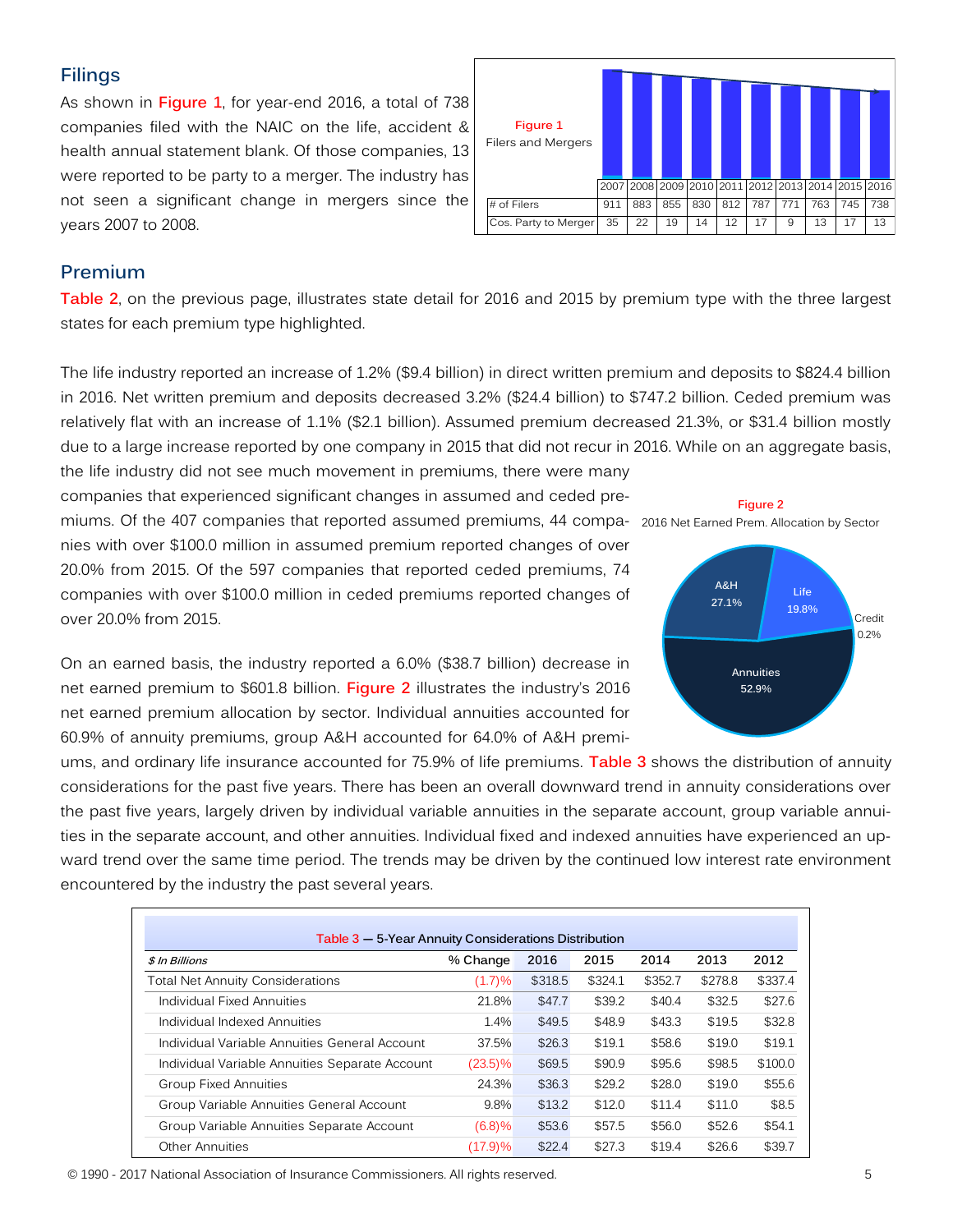|                                                                  |            |         |         |                              | Table 4 |         |         |         |         |         |         |
|------------------------------------------------------------------|------------|---------|---------|------------------------------|---------|---------|---------|---------|---------|---------|---------|
|                                                                  |            |         |         | Total Written Premium by LOB |         |         |         |         |         |         |         |
|                                                                  |            |         |         | (\$ in Billions)             |         |         |         |         |         |         |         |
| Life Insurance                                                   | % Chg.     | 2016    | 2015    | 2014                         | 2013    | 2012    | 2011    | 2010    | 2009    | 2008    | 2007    |
| Direct Premium                                                   | 0.8%       | \$175.0 | \$173.7 | \$166.9                      | \$165.1 | \$174.0 | \$166.4 | \$158.4 | \$152.4 | \$169.8 | \$183.6 |
| lAssumed Premium                                                 | $(40.8)\%$ | \$67.2  | \$113.6 | \$44.0                       | \$68.6  | \$45.9  | \$48.1  | \$38.9  | \$42.1  | \$36.6  | \$36.9  |
| <b>Gross Premium</b>                                             | $(15.7)\%$ | \$242.3 | \$287.3 | \$210.9                      | \$233.7 | \$219.9 | \$214.6 | \$197.3 | \$194.5 | \$206.4 | \$220.6 |
| <b>Ceded Premiums</b>                                            | (7.6)%     | \$123.7 | \$133.9 | \$78.6                       | \$110.1 | \$85.3  | \$86.7  | \$77.1  | \$71.3  | \$64.6  | \$65.7  |
| Net Premium                                                      | $(22.7)\%$ | \$118.6 | \$153.4 | \$132.3                      | \$123.6 | \$134.6 | \$127.8 | \$141.8 | \$154.9 | \$144.1 | \$138.8 |
| \$300<br>\$250<br>\$200<br>\$150<br>\$100<br>\$50<br>\$0<br>2007 | 2008       | 2009    | 2010    | 2011                         | 2012    |         | 2013    | 2014    | 2015    |         | 2016    |

| Annuity Considerations | % Chg. | 2016    | 2015    | 2014    | 2013    | 2012    | 2011    | 2010    | 2009    | 2008    | 2007    |
|------------------------|--------|---------|---------|---------|---------|---------|---------|---------|---------|---------|---------|
| Direct Premium         | (4.1)% | \$248.1 | \$258.7 | \$255.4 | \$243.0 | \$267.0 | \$249.3 | \$230.3 | \$240.2 | \$260.6 | \$237.9 |
| <b>Assumed Premium</b> | 122.8% | \$18.6  | \$8.3   | \$9.5   | \$5.7   | \$17.6  | \$8.7   | \$5.7   | \$7.2   | \$10.3  | \$10.7  |
| <b>Gross Premium</b>   | (0.1)% | \$266.7 | \$267.0 | \$264.8 | \$248.7 | \$284.6 | \$258.0 | \$235.9 | \$247.4 | \$270.9 | \$248.6 |
| <b>Ceded Premiums</b>  | 50.4%  | \$21.0  | \$13.9  | \$17.5  | \$35.2  | \$25.2  | \$12.8  | \$12.3  | \$17.9  | \$25.1  | \$17.4  |
| Net Premium            | (2.9)% | \$245.7 | \$253.1 | \$247.4 | \$213.5 | \$259.4 | \$245.3 | \$245.7 | \$231.3 | \$213.4 | \$191.4 |
| \$300                  |        |         |         |         |         |         |         |         |         |         |         |
| \$250                  |        |         |         |         |         |         |         |         |         |         |         |
| \$200                  |        |         |         |         |         |         |         |         |         |         |         |



| <b>A&amp;H Insurance</b>                                        | % Chg. | 2016    | 2015    | 2014    | 2013    | 2012    | 2011    | 2010    | 2009    | 2008    | 2007    |
|-----------------------------------------------------------------|--------|---------|---------|---------|---------|---------|---------|---------|---------|---------|---------|
| Direct Premium                                                  | 4.5%   | \$179.7 | \$172.0 | \$168.3 | \$182.8 | \$179.6 | \$178.4 | \$176.6 | \$172.1 | \$167.8 | \$154.6 |
| Assumed Premium                                                 | 25.3%  | \$26.2  | \$20.9  | \$25.9  | \$21.8  | \$21.6  | \$19.9  | \$21.5  | \$21.0  | \$19.4  | \$17.7  |
| <b>Gross Premium</b>                                            | 6.7%   | \$205.9 | \$192.9 | \$194.2 | \$204.5 | \$201.2 | \$198.4 | \$198.1 | \$193.1 | \$187.1 | \$172.3 |
| <b>Ceded Premiums</b>                                           | 23.3%  | \$41.2  | \$33.5  | \$36.6  | \$30.8  | \$29.7  | \$26.6  | \$25.5  | \$26.5  | \$23.6  | \$21.2  |
| Net Premium                                                     | 3.2%   | \$164.6 | \$159.5 | \$157.6 | \$173.8 | \$171.4 | \$171.8 | \$163.5 | \$151.0 | \$141.2 | \$118.1 |
| \$250<br>\$200<br>\$150<br>\$100<br>\$50<br>\$0<br>2007<br>2008 |        | 2009    | 2010    | 2011    | 2012    |         | 2013    | 2014    | 2015    |         | 2016    |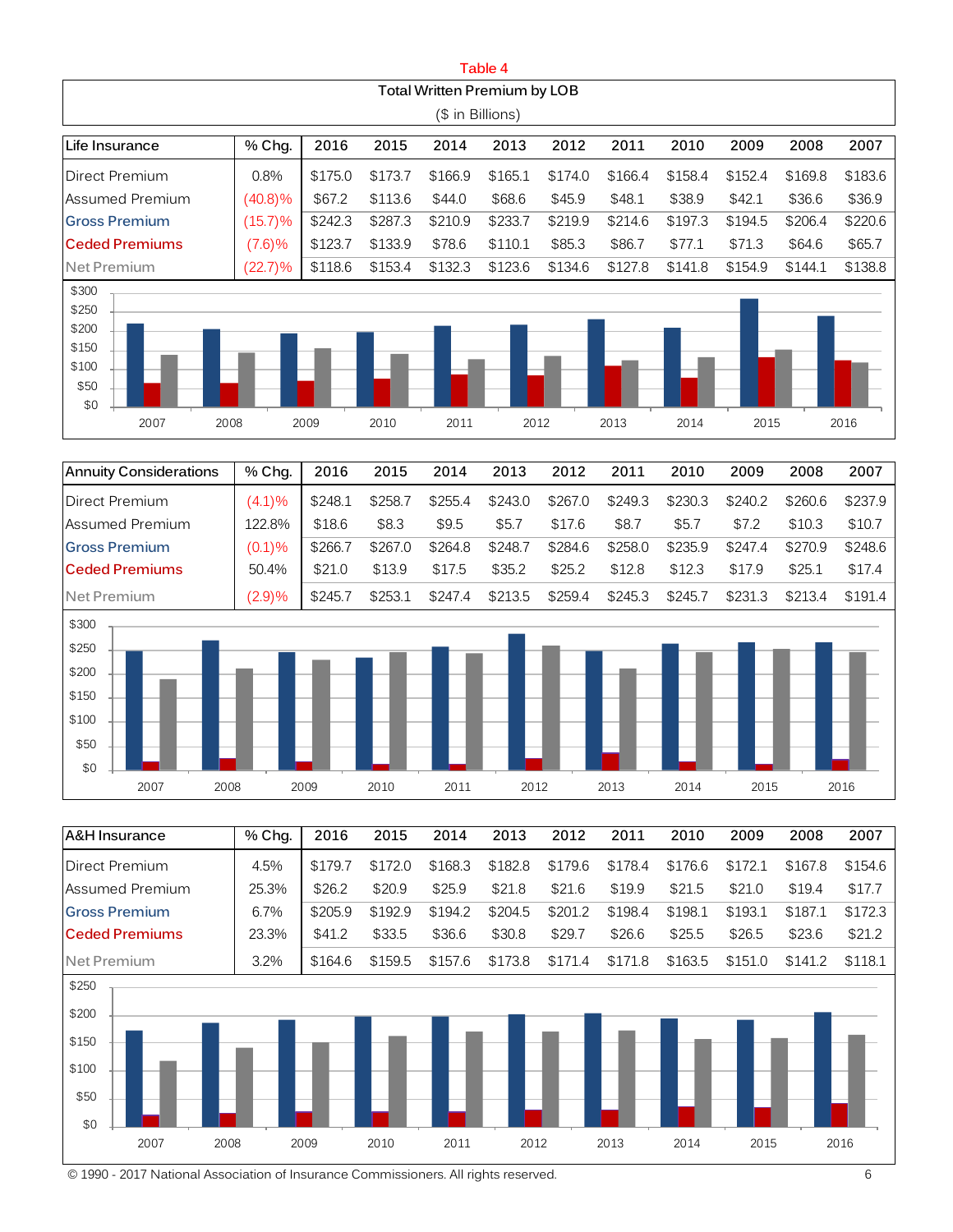|                                                                                                                                                                                                                                                                                                                                                                                                                                                                                                                                                                                                                                                                                                                                                                 |            |         |         |                                     | Table 4 (Cont'd) |         |        |         |         |         |         |
|-----------------------------------------------------------------------------------------------------------------------------------------------------------------------------------------------------------------------------------------------------------------------------------------------------------------------------------------------------------------------------------------------------------------------------------------------------------------------------------------------------------------------------------------------------------------------------------------------------------------------------------------------------------------------------------------------------------------------------------------------------------------|------------|---------|---------|-------------------------------------|------------------|---------|--------|---------|---------|---------|---------|
|                                                                                                                                                                                                                                                                                                                                                                                                                                                                                                                                                                                                                                                                                                                                                                 |            |         |         | <b>Total Written Premium by LOB</b> |                  |         |        |         |         |         |         |
|                                                                                                                                                                                                                                                                                                                                                                                                                                                                                                                                                                                                                                                                                                                                                                 |            |         |         | (\$ in Billions)                    |                  |         |        |         |         |         |         |
| Other                                                                                                                                                                                                                                                                                                                                                                                                                                                                                                                                                                                                                                                                                                                                                           | % Chg.     | 2016    | 2015    | 2014                                | 2013             | 2012    | 2011   | 2010    | 2009    | 2008    | 2007    |
| Direct Premium                                                                                                                                                                                                                                                                                                                                                                                                                                                                                                                                                                                                                                                                                                                                                  | 3.8%       | \$78.2  | \$75.3  | \$70.5                              | \$77.1           | \$90.3  | \$85.8 | \$68.3  | \$64.4  | \$84.2  | \$89.5  |
| Assumed Premium                                                                                                                                                                                                                                                                                                                                                                                                                                                                                                                                                                                                                                                                                                                                                 | $(16.8)\%$ | \$1.4   | \$1.6   | \$2.0                               | \$2.7            | \$4.4   | \$2.5  | \$0.8   | \$0.4   | \$2.9   | \$0.3   |
| <b>Gross Premium</b>                                                                                                                                                                                                                                                                                                                                                                                                                                                                                                                                                                                                                                                                                                                                            | 3.4%       | \$79.6  | \$77.0  | \$72.5                              | \$79.8           | \$94.6  | \$88.4 | \$69.1  | \$64.8  | \$87.1  | \$89.8  |
| <b>Ceded Premiums</b>                                                                                                                                                                                                                                                                                                                                                                                                                                                                                                                                                                                                                                                                                                                                           | (15.4)%    | \$5.4   | \$6.4   | (\$33.3)                            | \$13.4           | \$9.8   | \$8.2  | \$7.1   | \$68.3  | \$12.3  | \$9.4   |
| Net Premium                                                                                                                                                                                                                                                                                                                                                                                                                                                                                                                                                                                                                                                                                                                                                     | 5.1%       | \$74.2  | \$70.6  | \$105.7                             | \$66.4           | \$84.8  | \$80.1 | \$74.8  | \$80.4  | \$83.4  | \$80.9  |
| \$120<br>\$100<br>\$80<br>\$60<br>\$40<br>\$20<br>\$0<br>(\$20)<br>(\$40)                                                                                                                                                                                                                                                                                                                                                                                                                                                                                                                                                                                                                                                                                       |            |         |         |                                     |                  |         |        |         |         |         |         |
| 2007                                                                                                                                                                                                                                                                                                                                                                                                                                                                                                                                                                                                                                                                                                                                                            | 2008       | 2009    | 2010    | 2011                                |                  | 2012    | 2013   | 2014    | 2015    |         | 2016    |
|                                                                                                                                                                                                                                                                                                                                                                                                                                                                                                                                                                                                                                                                                                                                                                 |            |         |         |                                     |                  |         |        |         |         |         |         |
| Deposit-type Contracts                                                                                                                                                                                                                                                                                                                                                                                                                                                                                                                                                                                                                                                                                                                                          | % Chg.     | 2016    | 2015    | 2014                                | 2013             | 2012    | 2011   | 2010    | 2009    | 2008    | 2007    |
| Direct Premium                                                                                                                                                                                                                                                                                                                                                                                                                                                                                                                                                                                                                                                                                                                                                  | 5.7%       | \$143.3 | \$135.5 | \$116.4                             | \$103.2          | \$107.7 | \$94.4 | \$87.7  | \$93.0  | \$120.5 | \$106.7 |
| Assumed Premium                                                                                                                                                                                                                                                                                                                                                                                                                                                                                                                                                                                                                                                                                                                                                 | (9.5)%     | \$2.3   | \$2.5   | \$0.6                               | \$0.6            | \$0.3   | \$0.1  | \$0.1   | \$0.2\$ | \$1.1   | \$2.5   |
| <b>Gross Premium</b>                                                                                                                                                                                                                                                                                                                                                                                                                                                                                                                                                                                                                                                                                                                                            | 5.4%       | \$145.6 | \$138.1 | \$116.9                             | \$103.8          | \$108.0 | \$94.5 | \$87.8  | \$93.2  | \$121.6 | \$109.2 |
| <b>Ceded Premiums</b>                                                                                                                                                                                                                                                                                                                                                                                                                                                                                                                                                                                                                                                                                                                                           | $(50.0)\%$ | \$1.5   | \$3.0   | \$3.8                               | \$9.5            | \$1.0   | \$1.0  | \$0.1   | \$0.2\$ | \$3.5   | \$8.3   |
| Net Premium                                                                                                                                                                                                                                                                                                                                                                                                                                                                                                                                                                                                                                                                                                                                                     | 6.7%       | \$144.1 | \$135.0 | \$113.1                             | \$94.3           | \$107.0 | \$93.6 | \$118.1 | \$100.9 | \$83.4  | \$78.9  |
| \$150<br>\$125<br>\$100<br>\$75<br>\$50<br>\$25<br>\$0<br>2007<br>2008                                                                                                                                                                                                                                                                                                                                                                                                                                                                                                                                                                                                                                                                                          |            | 2009    | 2010    | 2011                                | 2012             |         | 2013   | 2014    | 2015    |         | 2016    |
| Table 4 shows total direct written, assumed, ceded and net premium by line of business over the past ten years,<br>as well as graphs to show trending. Assumed premiums in the life insurance segment in 2016 was more in line<br>with what has been seen over the past ten years compared to 2015, as a result of a non-recurring reinsurance<br>transaction that took place in 2015. Annuity considerations experienced significant increases in both assumed<br>and ceded reinsurance over what was reported in 2015. A&H insurance reported increases for direct, gross, and<br>net premiums on an aggregate basis and have increased significantly since 2007. Deposit-type contracts have<br>experienced an overall upward trend over the last ten years. |            |         |         |                                     |                  |         |        |         |         |         |         |
| <b>Investment Income</b><br>Adjusted net investment income increased 1.9% (\$3.1 billion), to \$170.2 billion in 2016 compared to \$167.1 billion<br>in 2015. The increase was mostly due to a \$2.3 billion increase in other bonds to \$121.7 billion. The industry's net<br>investment yield was flat at 4.5% as seen in Figure 3 on the following page. Life insurers' invested asset portfolio<br>increased 5.1% to \$3.9 trillion at year-end 2016. The increase in invested assets was due primarily to 4.7% (\$127.7<br>billion) and 8.3% (\$33.5 billion) increases in long-term bonds and mortgages, respectively. Figure 4, on the fol-<br>lowing page, illustrates net investment income by asset class.                                            |            |         |         |                                     |                  |         |        |         |         |         |         |

#### **Investment Income**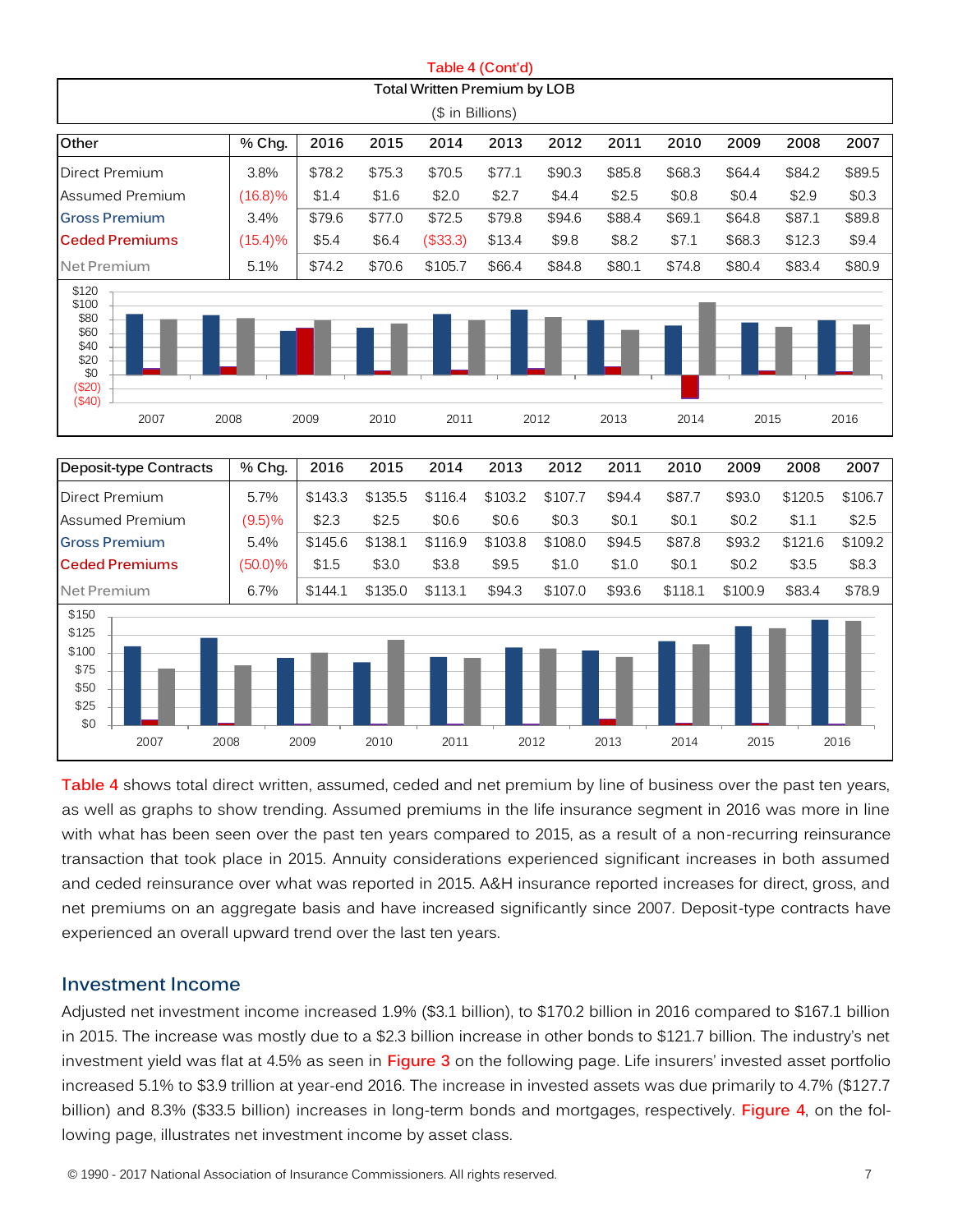

In December 2016 the Federal Reserve increased the fed funds interest rate to 0.75% from 0.50%. It was increased again in March 2017 to 1.0%, which is not reflected in 10-year historical chart above.

#### **Operations**

The industry reported profitability of \$34.0 billion in 2016 compared to \$35.7 billion for 2015. This decline was predominantly due to larger realized losses of \$12.7 billion compared to losses of \$3.5 billion for 2015. The realized losses of three companies accounted for 48.1% of the \$11.4 billion realized losses and were primarily from derivative instruments. The impact realized losses have had on net income over the past ten years is depicted in **Figure 5**.



Net Income \$29.0 -\$53.1 \$19.5 \$25.3 \$11.6 \$38.1 \$40.7 \$32.4 \$35.7 \$34.0 Realized G/(L) -\$1.5 -\$51.1 -\$28.7 -\$16.0 -\$8.5 -\$9.4 -\$12.0 -\$1.3 -\$3.5 -\$11.4

– – – ROA 1.0% -1.7% 0.6% 0.8% 0.3% 1.1% 1.1% 0.9% 0.9% 0.8%

As illustrated in **Figure 5**, the industry's return on assets has been relatively static since 2012, with only a slight downward trend. ––––– Oper. Income \$30.5 -\$2.0 \$48.2 \$41.3 \$20.2 \$47.5 \$52.8 \$33.8 \$39.2 \$45.4 *\$ In Billions*

|  |  | Figures 6-9 show the total revenue, net investment |
|--|--|----------------------------------------------------|

income, and operating margin for the individual and group life sectors and the individual and group annuities sectors over the past five years. As illustrated in **Figures 8 and 9**, the operating margins for the annuities sector have experienced significantly more change than for the life sector.

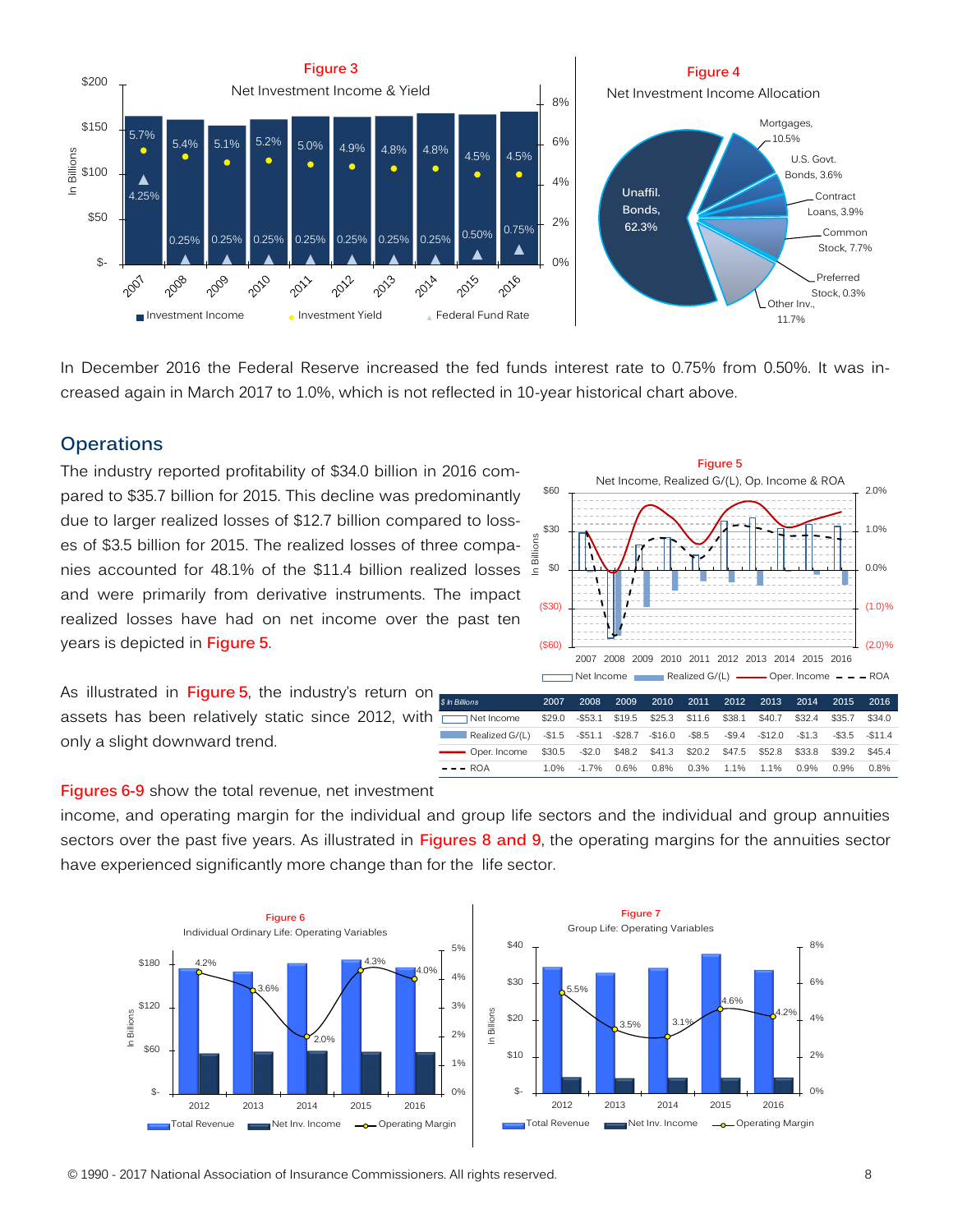

**Figures 10 and 11** show the operating profit, loss ratio, and expense ratio for the individual and group A&H sectors over the past five years.



#### **Assets**

The life industry reported a 4.6% increase in total net admitted assets at Dec. 31, 2016 to \$6.6 trillion. The increase was primarily in total cash and invested assets, which increased 5.1% (\$190.0 billion) to \$3.9 trillion versus noninvested assets, which increased 9.9% (\$22.7 billion). Separate accounts increased 3.3% to \$2.5 trillion and accounted for 37.5% of total net admitted assets. **Table 5** illustrates the change in general account assets during 2016, of which there were several reported increases. Over the past ten years, the industry has seen significant increases in the following asset classes: mortgage loans, derivatives, and BA assets while other assets classes

|                                       |         |                       |           |           | $Table 5 - Assets$            |           |           |           |           |           |           |           |
|---------------------------------------|---------|-----------------------|-----------|-----------|-------------------------------|-----------|-----------|-----------|-----------|-----------|-----------|-----------|
|                                       |         |                       |           |           | (excluding separate accounts) |           |           |           |           |           |           |           |
| (\$ In Billions)                      |         | % of Total   % Change | 2016      | 2015      | 2014                          | 2013      | 2012      | 2011      | 2010      | 2009      | 2008      | 2007      |
| <b>Bonds</b>                          | 73.7%   | 4.7%                  | \$2,874.1 | \$2,746.3 | \$2,693.9                     | \$2,605.1 | \$2,547.0 | \$2,536.0 | \$2,426.5 | \$2,291.9 | \$2,151.6 | \$2,164.1 |
| Common Stock                          | 2.2%    | 18.9%                 | \$84.3    | \$70.9    | \$71.3                        | \$67.4    | \$65.1    | \$65.9    | \$66.5    | \$60.6    | \$48.1    | \$74.2    |
| Preferred Stock                       | 0.2%    | (0.2)%                | \$9.6     | \$9.6     | \$9.1                         | \$8.3     | \$7.8     | \$8.1     | \$9.1     | \$11.7    | \$64.0    | \$65.5    |
| Mortgage Loans                        | 11.2%   | 8.3%                  | \$437.7   | \$404.2   | \$373.0                       | \$353.2   | \$335.6   | \$323.1   | \$307.4   | \$316.0   | \$328.0   | \$315.1   |
| Real Estate                           | 0.6%    | 3.2%                  | \$24.5    | \$23.7    | \$21.9                        | \$22.4    | \$21.4    | \$20.6    | \$19.7    | \$19.5    | \$20.0    | \$19.6    |
| Cash & S/T Investments                | 2.6%    | (1.8)%                | \$101.9   | \$103.7   | \$100.7                       | \$94.7    | \$106.7   | \$96.8    | \$95.3    | \$122.8   | \$146.8   | \$79.2    |
| Derivatives                           | 1.6%    | 15.2%                 | \$62.0    | \$53.8    | \$56.5                        | \$40.1    | \$41.6    | \$44.4    | \$21.7    | \$0.0     | \$0.0     | \$0.0     |
| <b>BA Assets</b>                      | 4.1%    | 2.2%                  | \$158.8   | \$155.4   | \$162.3                       | \$144.8   | \$137.0   | \$125.3   | \$112.6   | \$0.0     | \$0.0     | \$0.0     |
| Other Invested Assets                 | 3.8%    | 3.4%                  | \$149.4   | \$144.5   | \$147.3                       | \$145.5   | \$139.8   | \$136.8   | \$135.0   | \$246.6   | \$259.9   | \$232.9   |
| <b>Total Invested Assets</b>          | 100.0%  | 5.1%                  | \$3,902.3 | \$3,712.3 | \$3,636.2                     | \$3,481.4 | \$3,401.9 | \$3,356.9 | \$3,193.7 | \$3,068.9 | \$3,018.5 | \$2,950.7 |
| Reinsurance Receivables               | 30.7%   | 22.9%                 | \$77.5    | \$63.0    | \$60.3                        | \$51.7    | \$50.8    | \$38.9    | \$30.3    | \$31.0    | \$27.2    | \$25.4    |
| Receivable from Parent                | $3.0\%$ | (5.5)%                | \$7.6     | \$8.1     | \$9.5                         | \$6.4]    | \$7.2     | \$6.9     | \$6.3     | \$7.1     | \$16.2    | \$10.8    |
| Deferred Tax Asset                    | 15.7%   | 6.9%                  | \$39.7    | \$37.1    | \$35.9                        | \$34.5    | \$34.4    | \$35.0    | \$34.6    | \$33.6    | \$22.9    | \$15.5    |
| Other Receivables                     | 30.9%   | (1.0)%                | \$78.1    | \$78.9    | \$77.1                        | \$73.9    | \$68.1    | \$67.9    | \$64.6    | \$61.4    | \$68.9    | \$61.4    |
| Other Non-Invested Assets             | 0.3%    | $(11.0)\%$            | \$0.7     | \$0.8     | \$0.7                         | \$0.7     | \$0.7     | \$0.8     | \$0.7     | \$0.7     | \$1.1     | \$0.7     |
| Agg. Write-Ins Other than Inv. Assets | 19.4%   | 16.8%                 | \$48.9    | \$41.9    | \$38.7                        | \$29.7    | \$26.4    | \$24.3    | \$23.4    | \$24.7    | \$22.3    | \$23.1    |
| <b>Total Non-Invested Assets</b>      | 100.0%  | 9.9%                  | \$252.4   | \$229.7   | \$222.3                       | \$197.0   | \$187.6   | \$173.9   | \$159.8   | \$158.5   | \$158.6   | \$136.8   |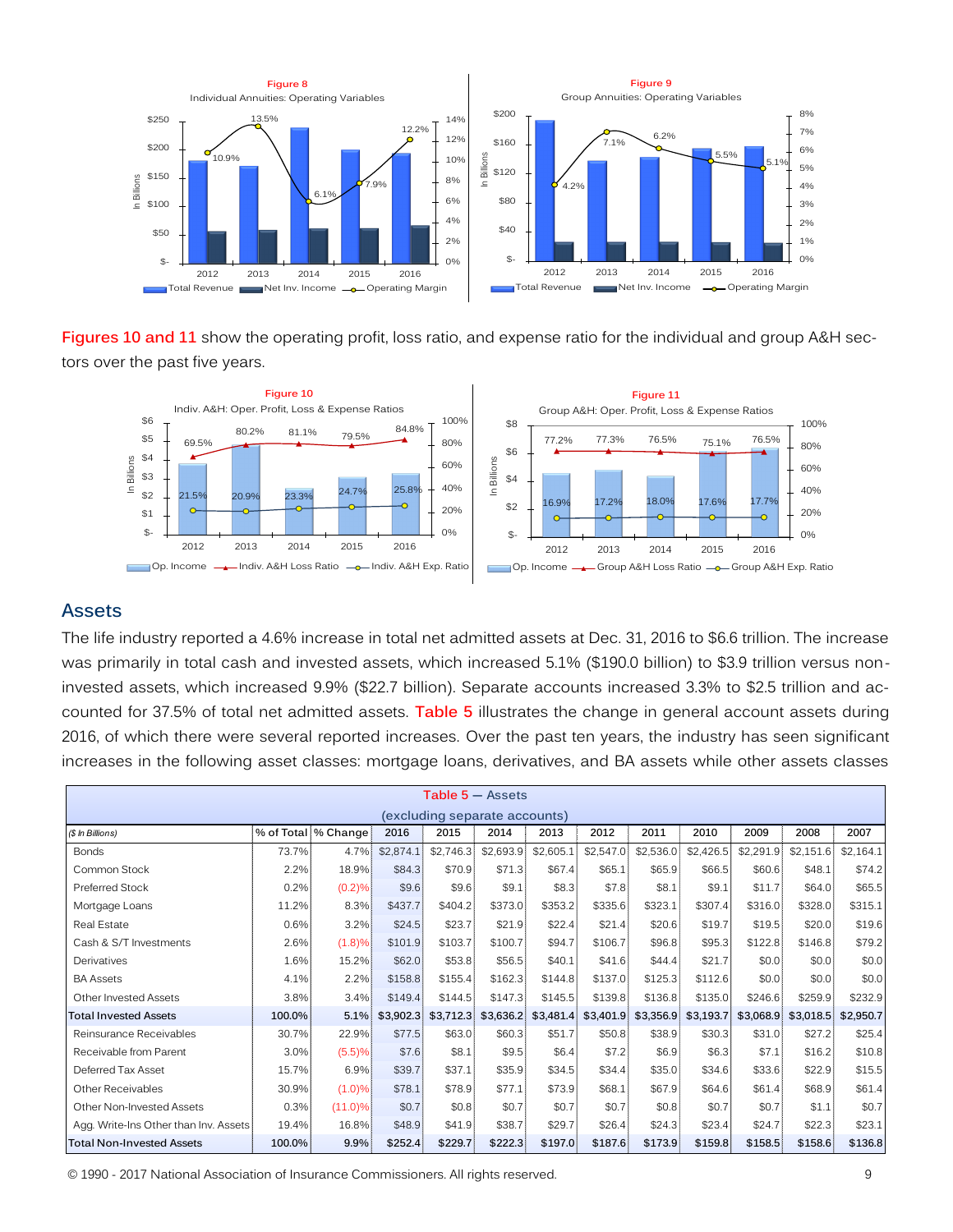such as preferred stock, real estate, and other invested assets have either remained flat or experienced decreases. See page 10 for discussion of separate accounts.

As seen in **Figure 12**, the majority of the industry's bond portfolio is comprised of industrial and miscellaneous bonds, 74.2%. The remainder is in special revenue, U.S. Government, hybrid securities and other bonds. **Figure 13** shows the allocation of long-term bonds into the following categories: issuer obligations, residential mortgage-backed securities (MBS), commercial MBS and other loan-backed and structured securities (LBaSS). The industry's holdings of noninvestment-grade bonds increased 6.7% (\$11.2 billion) and represented 6.1% of total bonds at Dec. 31, 2016, of which 3.8% were class NAIC 3. The distribution of bonds between class NAIC 1 through class NAIC 6 has been essentially flat for the last five years. The bond portfolio was also 70.2% publicly-traded securities and 29.8% private placements.

The life insurance industry maintains a portfolio where bond durations have increased with 32.7% of the holdings at year-end 2016 due to mature in five years or less compared with 36.6% at year-end 2012. Bonds with a maturity of ten years or later represented 37.3% of total bonds. **Figure 14** illustrates bond distribution by duration.



#### **Liabilities**

The life industry reported a 4.7% (\$280.9 billion) increase in total liabilities to \$6.3 trillion at year-end 2016. The largest increases were in the following:

- $\rightarrow$  4.4% (\$112.2 billion) increase in aggregate reserves for life contracts to \$2.7 trillion;
- $\rightarrow$  3.3% (\$79.9 billion) increase in separate account liabilities to \$2.5 trillion;
- $\rightarrow$  8.1% (\$22.0 billion) increase in liability for deposit-type contracts to \$292.1 billion;
- $\rightarrow$  19.2% (\$13.5 billion) increase in funds held under coinsurance to \$83.9 billion;
- $\rightarrow$  16.6% (\$13.3 billion) increase in funds held under reinsurance treaties with unauthorized reinsurers to \$93.2 billion;
- $\rightarrow$  4.5% (\$11.0 billion) increase in aggregate reserves for A&H contracts to \$252.7 billion.

These items were partially offset by a 3.1% (\$1.5 billion) decrease in payable for securities lending to \$47.8 billion and a 9.0% (\$825.7 billion) decrease in remittances and item not allocated.

## **Capital and Surplus**

The life industry's capital and surplus increased by 3.7% to \$380.8 billion compared to \$367.0 billion at Dec. 31, 2015 due primarily to net income of \$34.0 billion, partially offset by unrealized capital losses of \$2.7 billion.

As seen in **Figure 15**, the industry's return on equity decreased to 8.9% from 9.7% in 2015 due mainly to the industry's decline in net income.

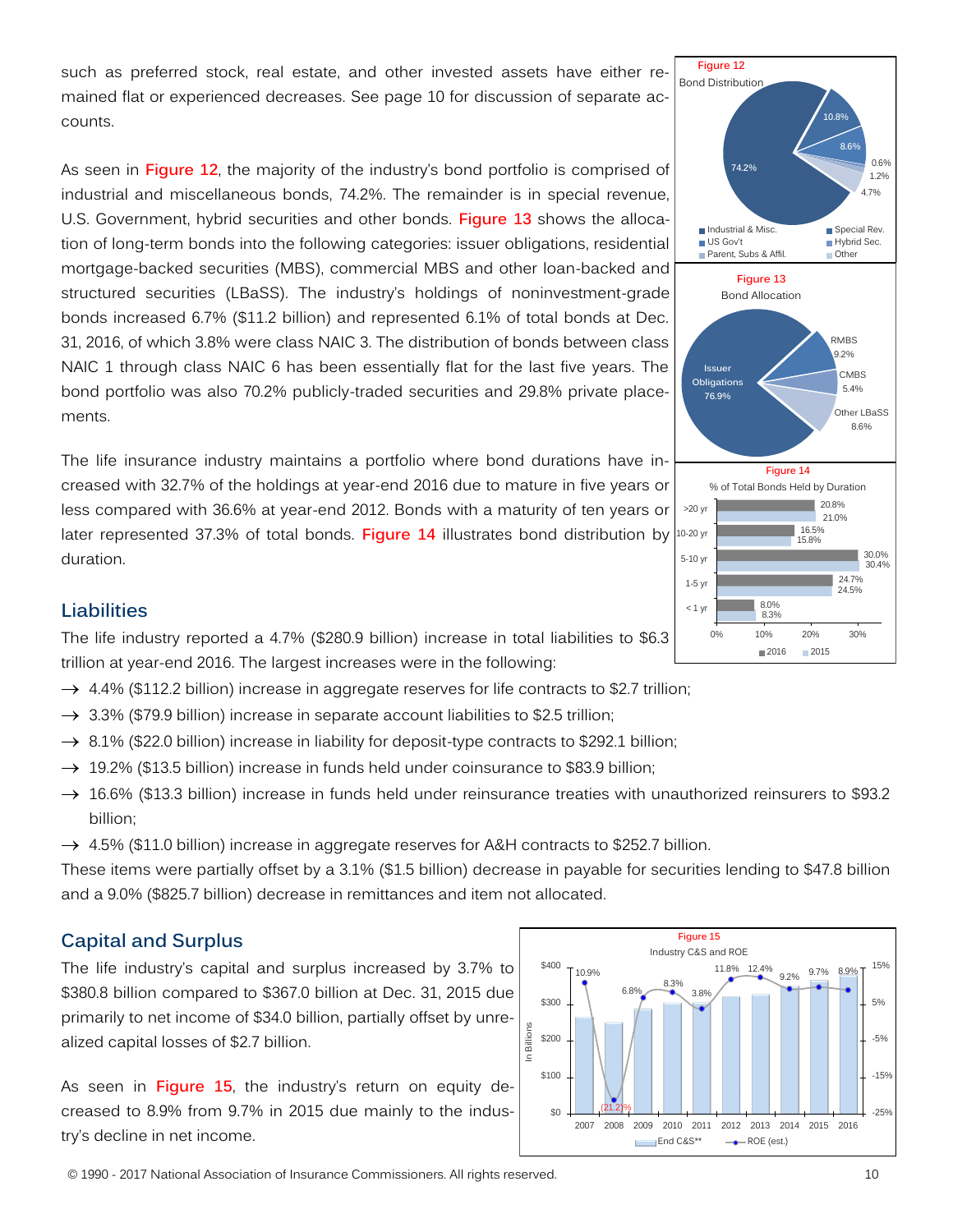#### **Liquidity**

The life industry reported operating cash flow of \$180.9 billion in 2016, up 12.5% (\$20.1 billion) from \$160.8 billion in the prior year. The increase was primarily from a 25.0% (\$15.6 billion) increase in miscellaneous income and a 2.3% (\$12.8 billion) decrease in benefits and loss-related payments partially offset by a 2.6% (\$16.7 billion) decrease in premiums collected net of reinsurance.

Surrender benefits decreased 2.9% (\$7.9 billion) to \$265.3 billion primarily from a 4.7% (\$6.6 billion) decrease in individual annuities, a 2.5% (\$2.7 billion) decrease in group annuities, and a 10.3% (\$462.9 million) decrease in group life. **Figure 16** shows the industry's operating cash flow and surrenders activity over the past ten years.

The life industry reported \$(183.7) billion in net cash from investment activity as total investment proceeds of \$799.9 billion were surpassed by \$983.7 billion in total investments acquired. The largest increase in investments acquired was \$106.6 billion in bonds to \$788.0 billion. Net cash from financing activity increased 112.9% (\$27.6 billion) to \$3.2 billion mostly from a \$10.0 billion increase in net deposits on deposit-type contracts to \$12.6 billion and an increase in other cash provided to \$1.9 billion.



#### **Separate Accounts**

The life industry reported a 3.3% increase in separate account assets to \$2.5 trillion at Dec. 31, 2016. Likewise, total separate account liabilities increased 3.3% to \$2.5 trillion. Aggregate separate account reserves for life, annuity and A&H products increased 3.3% (\$71.5 billion) to \$2.2 trillion and payable for securities increased 36.2% (\$8.9 billion) to \$33.6 billion.

Net investment income and capital gains and losses increased to \$154.9 billion compared to \$(3.9) billion for 2015. Net gain from operations decreased 29.4% (\$177.0) million to \$424.1 million. The largest declines were in the following lines of business: individual annuities decreased \$377.1 million to \$(38.9) million and group annuities decreased \$155.0 million to \$27.6 million.

Separate account fees decreased

| Table 6 - Separate Accounts                               |            |             |             |
|-----------------------------------------------------------|------------|-------------|-------------|
| \$ In Millions                                            | % Change   | 2016        | 2015        |
| <b>Totals Revenue</b>                                     | 29.3%      | \$321,527   | \$248,607   |
| Net premiums                                              | (31.3%)    | \$169,321   | \$246,634   |
| Net investment income and capital gains and losses        | 4,036.5%   | \$154,925   | (\$3,936)   |
| <b>Total Benefits and Expenses</b>                        | $(1.8\%)$  | \$212,975   | \$216,777   |
| Death benefits                                            | $(5.2\%)$  | \$6,873     | \$7,251     |
| Annuity benefits                                          | 2.6%       | \$22,732    | \$22,153    |
| Surrender benefits and withdrawals for life contracts     | $(4.4\%)$  | \$170,579   | \$178,374   |
| Fees for charges for investment mgt, admin and guarantees | $(0.6\%)$  | \$35,250    | \$35,447    |
| Increase in aggregate reserve for life and A&H contracts  | 1,280.3%   | \$71,040    | (\$6,019)   |
| Increase in liability for deposit-type contracts          | 595.0%     | \$2,318     | (\$468)     |
| Net gain from operations                                  | $(29.4\%)$ | \$424       | \$601       |
| <b>Surplus</b>                                            | $(2.0\%)$  | \$2,255     | \$2,300     |
| Assets                                                    | $3.3\%$    | \$2,492,838 | \$2,413,058 |
| Liabilities                                               | 3.3%       | \$2,493,305 | \$2,413,451 |
| <b>CARVM Allowance</b>                                    | 10.7%      | (\$26,892)  | (\$30,125)  |

1.5% to \$34.7 billion from \$35.2 billion at Dec. 31, 2016. The ratio of separate account fees to separate account assets decreased to 1.4% from 1.5% and the industry's CARVM allowance increased 10.7% to \$(26.9) billion. Separate account surplus decreased 2.0% to just under \$2.3 billion compared to year-end 2015.